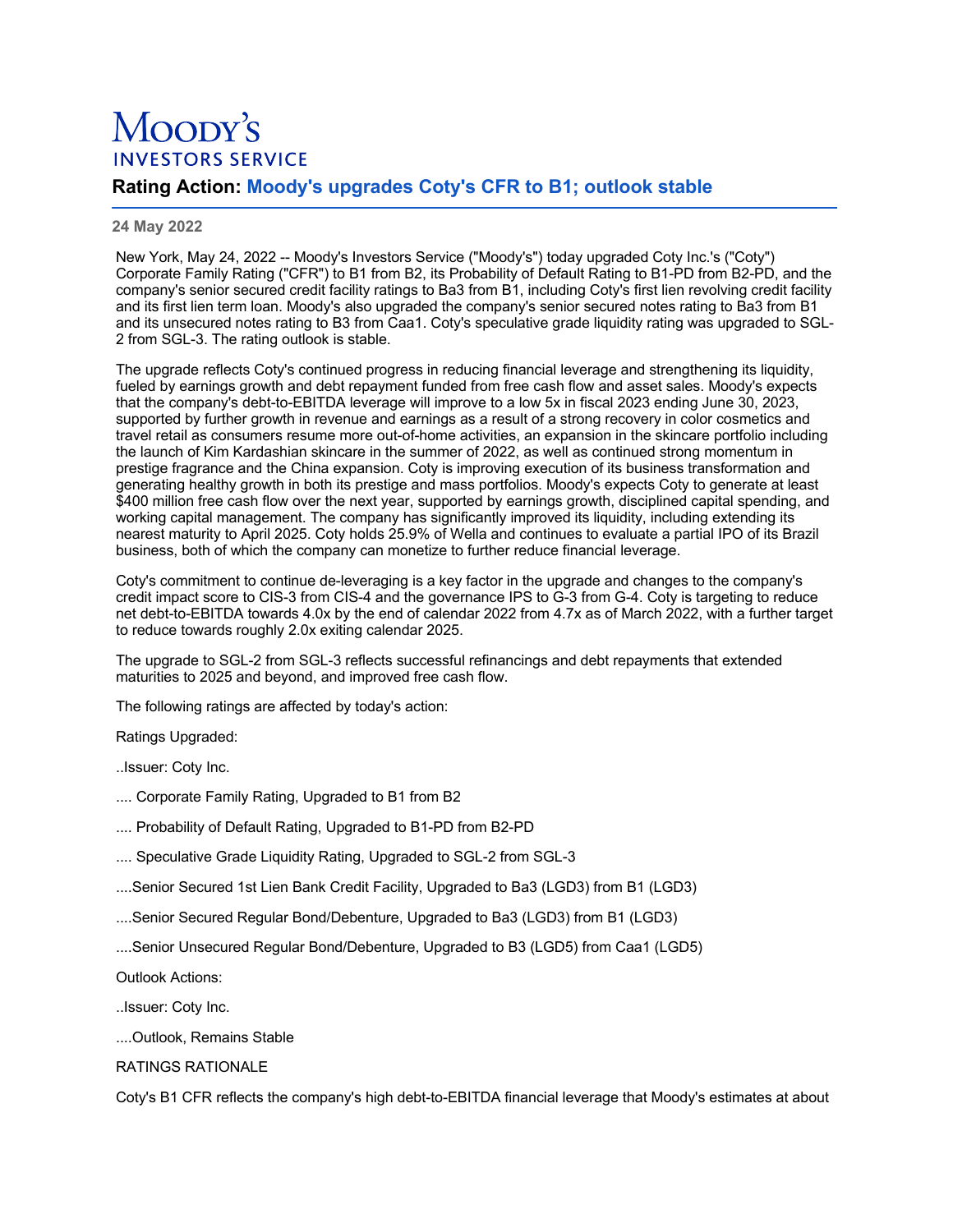5.6x for the twelve months ending March 31, 2022, pro forma for the full repayment in April of €550 senior unsecured notes due in 2023. Moody's anticipates debt-to-EBITDA to improve to a low 5.0x level in the next 12-18 months primarily due to improvement in earnings, supported by strong recovery from color cosmetics and travel retail as consumers resume more out-of-home activities, and debt repayment funded by free cash flow and asset sales. The rating also reflects Moody's view that the company will generate at least \$400 million free cash flow over the next year as a result of good earnings growth, reduced preferred cash dividends, disciplined capital spending, and working capital management. Moody's believes Coty's commitment to continue to deleverage is in part motivated by a desire to improve financial flexibility to restart the dividend, which would weaken free cash flow.

Coty's product portfolio has a concentration in fragrance and color cosmetics, the two categories that Moody's views as more exposed to earnings volatility in an economic downturn compared to skincare and haircare, which was evidenced by significant category revenue declines in 2020. Coty is also more concentrated than its primary competitors in mature developed markets in the US and western Europe. Moreover, Coty relies more heavily on licenses to support its prestige brands relative to greater ownership of its mass beauty brands. Nevertheless, Moody's recognizes Coty is focusing on growing its skincare portfolio and expanding in the high growth prestige market in China as two of its six strategic pillars. The risk of brand licensors switching partners is mitigated by Coty's successful prestige product launches and there are no major licenses up for renew in the next five years. Coty's ratings are also supported by the company's large scale, its portfolio of well-recognized brands, and good product and geographic diversification.

The SGL-2 speculative grade liquidity rating reflects Coty's good liquidity with cash balances of approximately \$150 million following the debt repayment in April 2022, and full availability under the \$2 billion revolver as of March 31, 2022. The revolver expires in April 2025. Moody's expects the company to generate at least \$400 million free cash flow (Moody's defines free cash flow as CFO minus Capex minus dividends), and there are no near term maturities until April 2025. Step downs in the total net leverage covenant to 4.0x by March 2023 from 5.0x currently will tighten the covenant cushion if Coty does not continue to reduce leverage. Moody's expects the company to maintain good EBITDA cushion within the covenant.

#### ENVIRONMENTAL SOCIAL AND GOVERNANCE CONSIDERATIONS

Coty's exposure to environmental risks is moderately negative (E-3). The company has neutral to low exposure to physical climate risk, carbon transition, water management, and use of natural capital risks. Waste and pollution risk is moderately negative reflecting the waste created from consumer products and packaging material that often cannot be recycled. The company is addressing those risks by using less and simplified packaging, exploring packaging reuse through at-home or in-store refills, and increasing the amount of recycled materials in its product packaging. Coty also pioneered using carbon captured ethanol to produce fragrances in early 2022.

The coronavirus outbreak and the government measures put in place to contain it continue to disrupt economies and credit markets across sectors and regions. Although the global economy is recovering from the pandemic, continuation of the recovery will be closely tied to containment of the virus. As a result, a degree of uncertainty around our forecasts remains. Moody's regards the coronavirus outbreak as a social risk under our ESG framework, given the substantial implications for public health and safety.

Coty's exposure to social risks is moderately negative (S-3). The company has neutral-to-low exposure to human capital, and demographic and societal trends. While consumer facing and focused on beauty, the company's customer relations risk exposure is largely mitigated by its status as a large global player that is well diversified across color cosmetics, skincare and fragrance, as well as in both mass and prestige markets. The company has over 60% of revenue earned through prestige channel, which Moody's views as higher growth. Health and safety and responsible production risk are moderately negative given the company has direct manufacturing and its products use natural ingredients including palm oil derivatives. The company is committed towards fully sustainable and certified ingredients, including to purchase 100% certified palm oil which partially mitigates that risk.

Coty's governance risk is moderately negative (G-3) as a result of high leverage and concentrated ownership risks. Coty's past strategies including building its beauty business with a number of large and expensive debtfunded acquisitions including P&G Beauty and Younique contribute to high leverage that remains a drag on the current credit rating. Coty is controlled by JAB Holding Company S.a.r.l. (JAB), who holds approximately 54% of the stock. Moreover, the company's board of directors has limited independence given that four of the twelve board members are related to JAB. Moody's views Coty's financial policies as improving, including a plan to reduce the company's net debt-to-EBITDA leverage towards 4.0x by calendar 2022, and towards 2.0x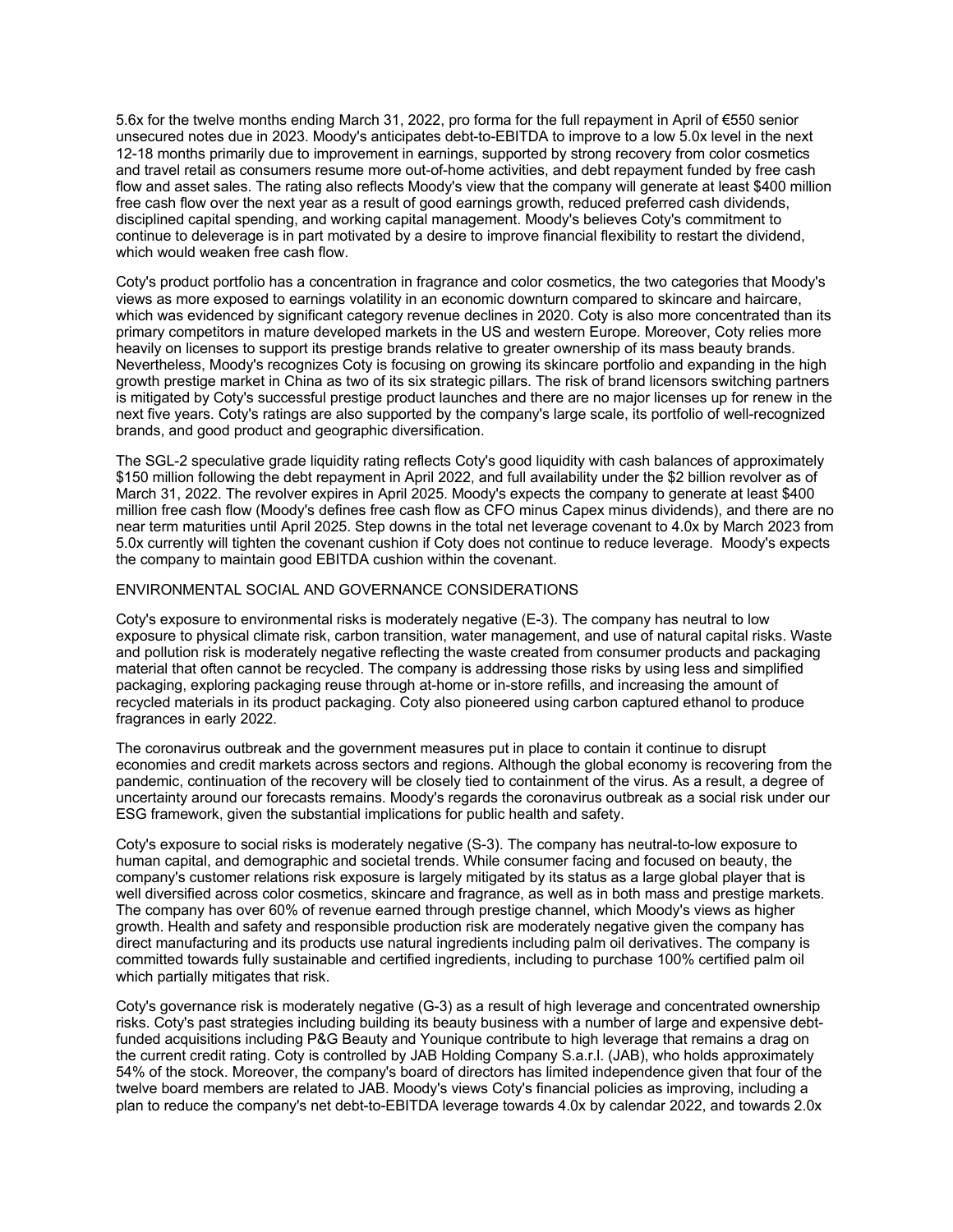by calendar 2025. The company also demonstrated a continued focus on lowering leverage and governance risk, including the recent repayment of its 2023 senior unsecured.

#### FACTORS THAT COULD LEAD TO AN UPGRADE OR DOWNGRADE OF THE RATINGS

The stable outlook reflects Moody's expectation that Coty will further improve its credit metrics over the next 12-to-18 months, including reducing its debt-to-EBITDA to a low 5x level by calendar 2023. The stable outlook also reflects Moody's expectation that the company will only resume dividend payments after the company meets its mid to long-term target leverage ratio of 2.0x-3.5x and the company will maintain at least good liquidity.

The ratings could be downgraded if Coty's operating performance deteriorates, if debt-to-EBITDA remains above 5.5x, free cash flow-to-debt declines to below 4% or if the company pursues material debt funded acquisitions or shareholder distributions. A deterioration in liquidity could also lead to a downgrade.

The ratings could be upgraded if the company sustains good operating performance including organic revenue growth and an improving EBITDA margin, and debt-to-EBITDA declines towards 4.5x. Coty would also need to maintain conservative financial policies that includes sustaining strong free cash flow of at least 7% of debt factoring in a potential dividend reintroduction.

The principal methodology used in these ratings was Consumer Packaged Goods Methodology published in February 2020 and available at <https://ratings.moodys.com/api/rmc-documents/66411> . Alternatively, please see the Rating Methodologies page on [https://ratings.moodys.com](https://ratings.moodys.com/) for a copy of this methodology.

Coty Inc., a public company headquartered in New York, NY, is one of the leading manufacturers and marketers of fragrance, color cosmetics, and skin and body care products. The company's products are sold in over 150 countries. The company generated roughly \$5.2 billion in annual revenues for the twelve-month ending March 31 2022. Coty is 54% owned by a German based investment firm, JAB Holding Company S.a.r.l. (JAB), with the rest publicly traded or owned by management.

#### REGULATORY DISCLOSURES

For further specification of Moody's key rating assumptions and sensitivity analysis, see the sections Methodology Assumptions and Sensitivity to Assumptions in the disclosure form. Moody's Rating Symbols and Definitions can be found on<https://ratings.moodys.com/rating-definitions>.

For ratings issued on a program, series, category/class of debt or security this announcement provides certain regulatory disclosures in relation to each rating of a subsequently issued bond or note of the same series, category/class of debt, security or pursuant to a program for which the ratings are derived exclusively from existing ratings in accordance with Moody's rating practices. For ratings issued on a support provider, this announcement provides certain regulatory disclosures in relation to the credit rating action on the support provider and in relation to each particular credit rating action for securities that derive their credit ratings from the support provider's credit rating. For provisional ratings, this announcement provides certain regulatory disclosures in relation to the provisional rating assigned, and in relation to a definitive rating that may be assigned subsequent to the final issuance of the debt, in each case where the transaction structure and terms have not changed prior to the assignment of the definitive rating in a manner that would have affected the rating. For further information please see the issuer/deal page for the respective issuer on [https://ratings.moodys.com](https://ratings.moodys.com/).

For any affected securities or rated entities receiving direct credit support from the primary entity(ies) of this credit rating action, and whose ratings may change as a result of this credit rating action, the associated regulatory disclosures will be those of the guarantor entity. Exceptions to this approach exist for the following disclosures, if applicable to jurisdiction: Ancillary Services, Disclosure to rated entity, Disclosure from rated entity.

The ratings have been disclosed to the rated entity or its designated agent(s) and issued with no amendment resulting from that disclosure.

These ratings are solicited. Please refer to Moody's Policy for Designating and Assigning Unsolicited Credit Ratings available on its website [https://ratings.moodys.com](https://ratings.moodys.com/).

Regulatory disclosures contained in this press release apply to the credit rating and, if applicable, the related rating outlook or rating review.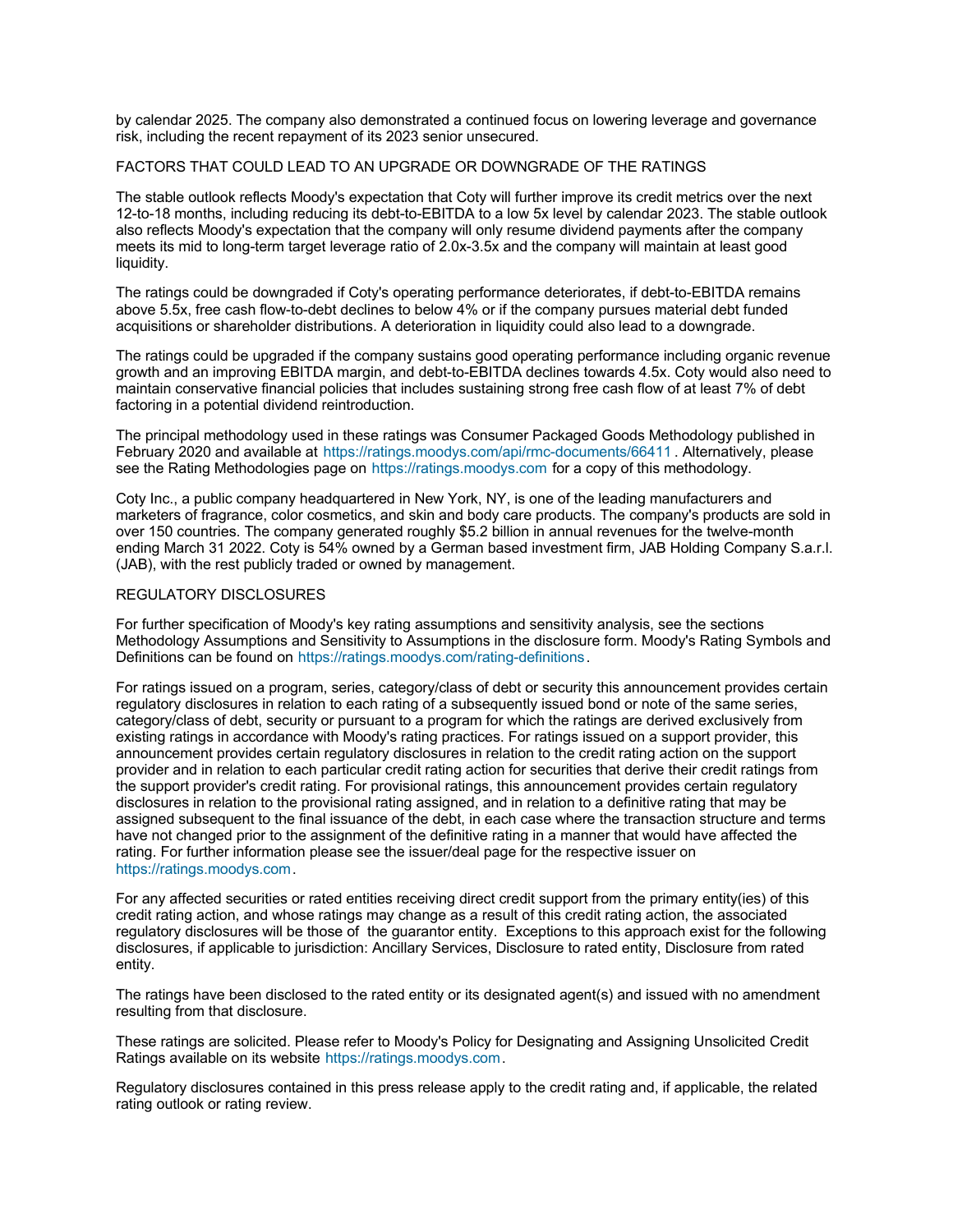Moody's general principles for assessing environmental, social and governance (ESG) risks in our credit analysis can be found at [https://ratings.moodys.com/documents/PBC\\_1288235](https://ratings.moodys.com/documents/PBC_1288235).

At least one ESG consideration was material to the credit rating action(s) announced and described above.

The Global Scale Credit Rating on this Credit Rating Announcement was issued by one of Moody's affiliates outside the EU and is endorsed by Moody's Deutschland GmbH, An der Welle 5, Frankfurt am Main 60322, Germany, in accordance with Art.4 paragraph 3 of the Regulation (EC) No 1060/2009 on Credit Rating Agencies. Further information on the EU endorsement status and on the Moody's office that issued the credit rating is available on [https://ratings.moodys.com](https://ratings.moodys.com/).

The Global Scale Credit Rating on this Credit Rating Announcement was issued by one of Moody's affiliates outside the UK and is endorsed by Moody's Investors Service Limited, One Canada Square, Canary Wharf, London E14 5FA under the law applicable to credit rating agencies in the UK. Further information on the UK endorsement status and on the Moody's office that issued the credit rating is available on [https://ratings.moodys.com](https://ratings.moodys.com/).

Please see https://ratings.moodys.com for any updates on changes to the lead rating analyst and to the Moody's legal entity that has issued the rating.

Please see the issuer/deal page on https://ratings.moodys.com for additional regulatory disclosures for each credit rating.

Dawei Ma Analyst Corporate Finance Group Moody's Investors Service, Inc. 250 Greenwich Street New York, NY 10007 U.S.A. JOURNALISTS: 1 212 553 0376 Client Service: 1 212 553 1653

John E. Puchalla, CFA Associate Managing Director Corporate Finance Group JOURNALISTS: 1 212 553 0376 Client Service: 1 212 553 1653

Releasing Office: Moody's Investors Service, Inc. 250 Greenwich Street New York, NY 10007 U.S.A. JOURNALISTS: 1 212 553 0376 Client Service: 1 212 553 1653

> Moopy's **INVESTORS SERVICE**

© 2022 Moody's Corporation, Moody's Investors Service, Inc., Moody's Analytics, Inc. and/or their licensors and affiliates (collectively, "MOODY'S"). All rights reserved.

**CREDIT RATINGS ISSUED BY MOODY'S CREDIT RATINGS AFFILIATES ARE THEIR CURRENT OPINIONS OF THE RELATIVE FUTURE CREDIT RISK OF ENTITIES, CREDIT COMMITMENTS, OR DEBT OR DEBT-LIKE SECURITIES, AND MATERIALS, PRODUCTS, SERVICES AND INFORMATION PUBLISHED BY MOODY'S (COLLECTIVELY, "PUBLICATIONS") MAY INCLUDE SUCH CURRENT OPINIONS. MOODY'S DEFINES CREDIT RISK AS THE RISK THAT AN ENTITY MAY NOT MEET ITS CONTRACTUAL FINANCIAL OBLIGATIONS AS THEY COME DUE AND ANY ESTIMATED FINANCIAL LOSS IN THE EVENT OF DEFAULT OR IMPAIRMENT. SEE APPLICABLE MOODY'S RATING SYMBOLS AND DEFINITIONS PUBLICATION FOR INFORMATION ON THE**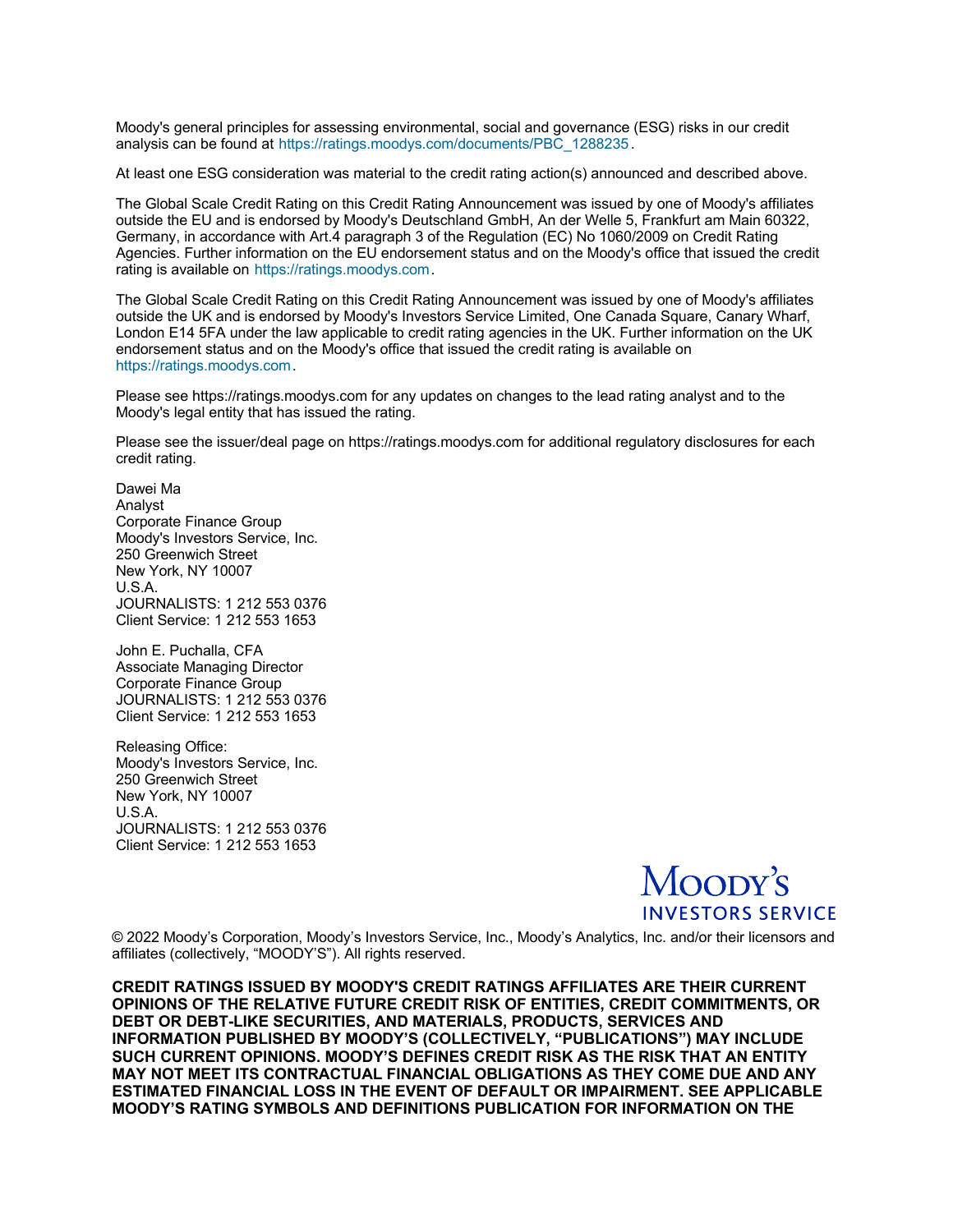**TYPES OF CONTRACTUAL FINANCIAL OBLIGATIONS ADDRESSED BY MOODY'S CREDIT RATINGS. CREDIT RATINGS DO NOT ADDRESS ANY OTHER RISK, INCLUDING BUT NOT LIMITED TO: LIQUIDITY RISK, MARKET VALUE RISK, OR PRICE VOLATILITY. CREDIT RATINGS, NON-CREDIT ASSESSMENTS ("ASSESSMENTS"), AND OTHER OPINIONS INCLUDED IN MOODY'S PUBLICATIONS ARE NOT STATEMENTS OF CURRENT OR HISTORICAL FACT. MOODY'S PUBLICATIONS MAY ALSO INCLUDE QUANTITATIVE MODEL-BASED ESTIMATES OF CREDIT RISK AND RELATED OPINIONS OR COMMENTARY PUBLISHED BY MOODY'S ANALYTICS, INC. AND/OR ITS AFFILIATES. MOODY'S CREDIT RATINGS, ASSESSMENTS, OTHER OPINIONS AND PUBLICATIONS DO NOT CONSTITUTE OR PROVIDE INVESTMENT OR FINANCIAL ADVICE, AND MOODY'S CREDIT RATINGS, ASSESSMENTS, OTHER OPINIONS AND PUBLICATIONS ARE NOT AND DO NOT PROVIDE RECOMMENDATIONS TO PURCHASE, SELL, OR HOLD PARTICULAR SECURITIES. MOODY'S CREDIT RATINGS, ASSESSMENTS, OTHER OPINIONS AND PUBLICATIONS DO NOT COMMENT ON THE SUITABILITY OF AN INVESTMENT FOR ANY PARTICULAR INVESTOR. MOODY'S ISSUES ITS CREDIT RATINGS, ASSESSMENTS AND OTHER OPINIONS AND PUBLISHES ITS PUBLICATIONS WITH THE EXPECTATION AND UNDERSTANDING THAT EACH INVESTOR WILL, WITH DUE CARE, MAKE ITS OWN STUDY AND EVALUATION OF EACH SECURITY THAT IS UNDER CONSIDERATION FOR PURCHASE, HOLDING, OR SALE.** 

MOODY'S CREDIT RATINGS, ASSESSMENTS, OTHER OPINIONS, AND PUBLICATIONS ARE NOT INTENDED FOR USE BY RETAIL INVESTORS AND IT WOULD BE RECKLESS AND INAPPROPRIATE FOR RETAIL INVESTORS TO USE MOODY'S CREDIT RATINGS, ASSESSMENTS, OTHER OPINIONS OR PUBLICATIONS WHEN MAKING AN INVESTMENT DECISION. IF IN DOUBT YOU SHOULD CONTACT YOUR FINANCIAL OR OTHER PROFESSIONAL ADVISER.

ALL INFORMATION CONTAINED HEREIN IS PROTECTED BY LAW, INCLUDING BUT NOT LIMITED TO, COPYRIGHT LAW, AND NONE OF SUCH INFORMATION MAY BE COPIED OR OTHERWISE REPRODUCED, REPACKAGED, FURTHER TRANSMITTED, TRANSFERRED, DISSEMINATED, REDISTRIBUTED OR RESOLD, OR STORED FOR SUBSEQUENT USE FOR ANY SUCH PURPOSE, IN WHOLE OR IN PART, IN ANY FORM OR MANNER OR BY ANY MEANS WHATSOEVER, BY ANY PERSON WITHOUT MOODY'S PRIOR WRITTEN CONSENT.

MOODY'S CREDIT RATINGS, ASSESSMENTS, OTHER OPINIONS AND PUBLICATIONS ARE NOT INTENDED FOR USE BY ANY PERSON AS A BENCHMARK AS THAT TERM IS DEFINED FOR REGULATORY PURPOSES AND MUST NOT BE USED IN ANY WAY THAT COULD RESULT IN THEM BEING CONSIDERED A BENCHMARK.

All information contained herein is obtained by MOODY'S from sources believed by it to be accurate and reliable. Because of the possibility of human or mechanical error as well as other factors, however, all information contained herein is provided "AS IS" without warranty of any kind. MOODY'S adopts all necessary measures so that the information it uses in assigning a credit rating is of sufficient quality and from sources MOODY'S considers to be reliable including, when appropriate, independent third-party sources. However, MOODY'S is not an auditor and cannot in every instance independently verify or validate information received in the rating process or in preparing its Publications.

To the extent permitted by law, MOODY'S and its directors, officers, employees, agents, representatives, licensors and suppliers disclaim liability to any person or entity for any indirect, special, consequential, or incidental losses or damages whatsoever arising from or in connection with the information contained herein or the use of or inability to use any such information, even if MOODY'S or any of its directors, officers, employees, agents, representatives, licensors or suppliers is advised in advance of the possibility of such losses or damages, including but not limited to: (a) any loss of present or prospective profits or (b) any loss or damage arising where the relevant financial instrument is not the subject of a particular credit rating assigned by MOODY'S.

To the extent permitted by law, MOODY'S and its directors, officers, employees, agents, representatives, licensors and suppliers disclaim liability for any direct or compensatory losses or damages caused to any person or entity, including but not limited to by any negligence (but excluding fraud, willful misconduct or any other type of liability that, for the avoidance of doubt, by law cannot be excluded) on the part of, or any contingency within or beyond the control of, MOODY'S or any of its directors, officers, employees, agents, representatives, licensors or suppliers, arising from or in connection with the information contained herein or the